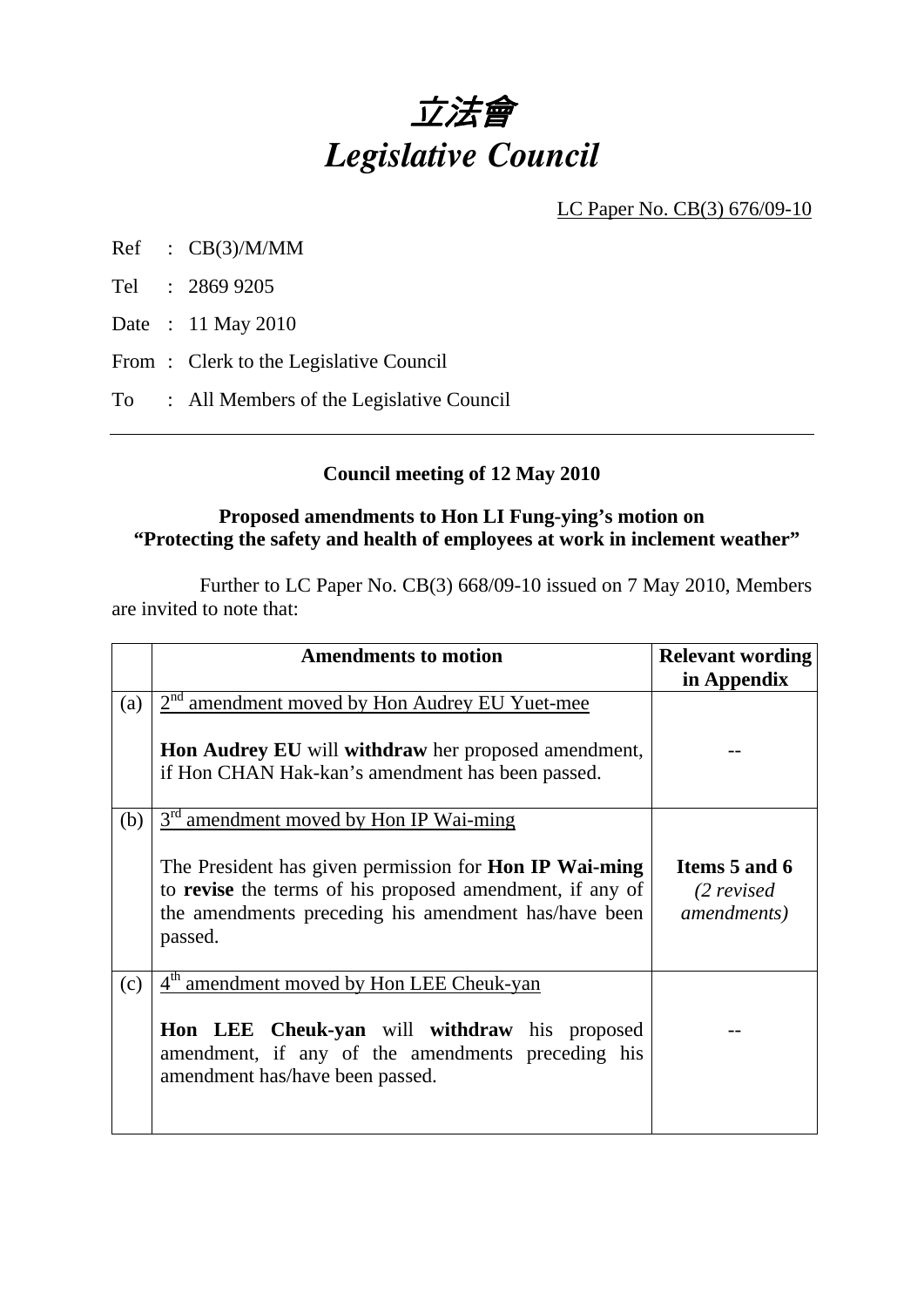2. For Members' ease of reference, the terms of the original motion and of the motion, if amended in various scenarios, are set out in the **Appendix** (Chinese version only). If any Member wishes to refer to the English translation of any of the wording in the Appendix, please contact Ms Jessica CHAN, Senior Council Secretary (3)4, at 2869 9550 and the Secretariat will prepare the English translation of the required wording for reference by the Member concerned.

3. To economize on the use of paper, the Appendix will be **issued by e-mail** only. However, two copies of the Appendix together with the relevant circular will be placed on the two wooden cabinets at the corridor between the Chamber and Ante-Chamber throughout the relevant Council meeting. Also, two copies will be placed inside the Chamber (one at the last row of the Government Despatch Box near Entrance A and one at the other side of the Chamber near Entrance C, i.e. the entrance where two stewards are seated). If any Member wishes to obtain a personal copy, please contact Council Business Division 3 at 2869 9492.

4. In addition, the terms of the original motion and of the motion, if amended in various scenarios, together with the relevant circular are also uploaded onto the Legislative Council website to facilitate Members' reference.

> ( Mrs Justina LAM ) for Clerk to the Legislative Council

Encl. (Appendix issued by e-mail only)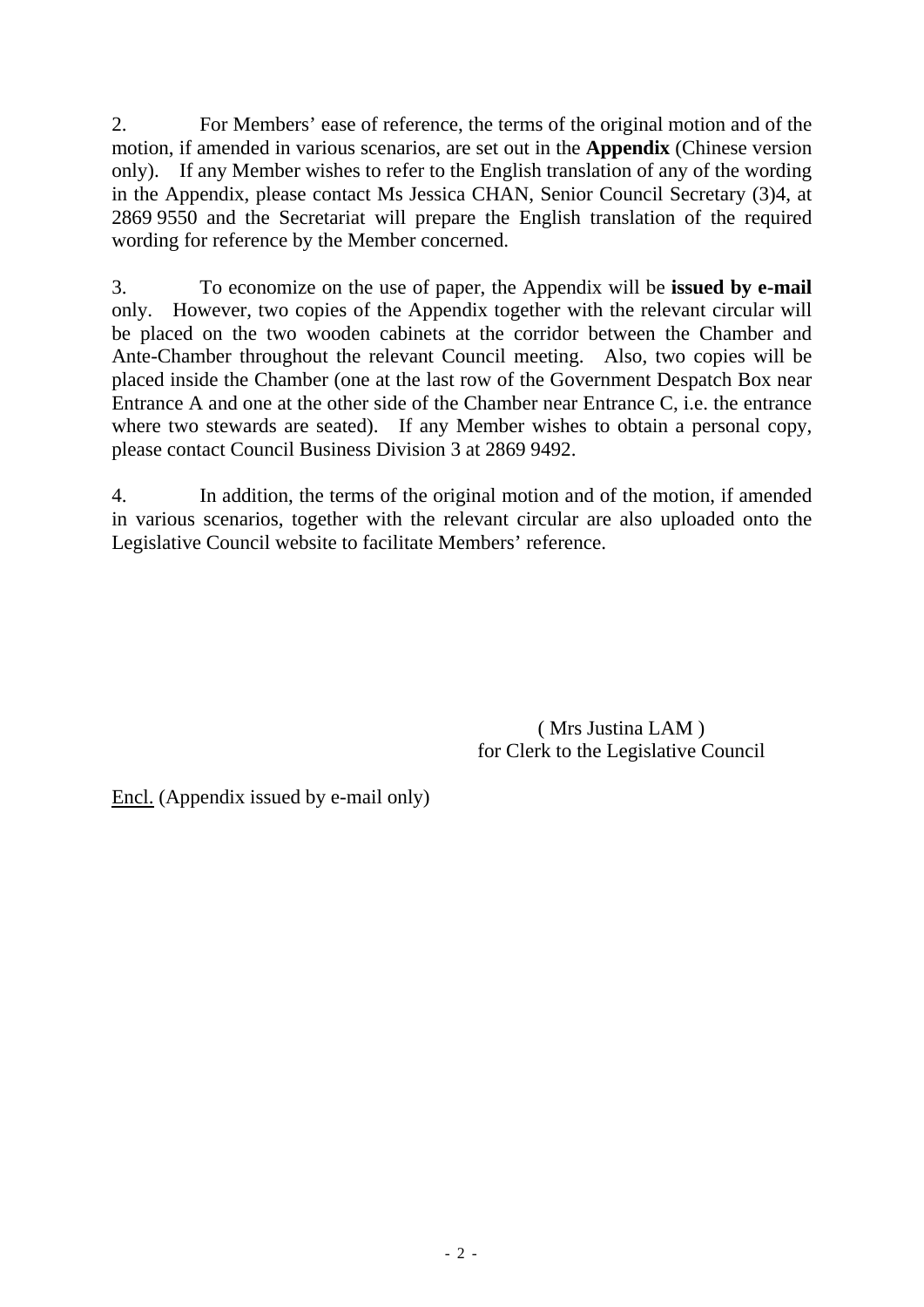附錄 **Appendix** 

# **2010**年**5**月**12**日**(**星期三**)**舉行的立法會會議 **"**保障僱員在惡劣天氣下工作的安全和健康**"**議案辯論

### **1.** 李鳳英議員的原議案

本會促請政府當局檢討僱員在酷熱天氣警告、颱風或暴雨警告下工作 的相關指引和法例,以加強保障僱員在惡劣天氣下工作的安全和健 康。

### **2.** 經陳克勤議員修正的議案

*鑒於全球氣候變化及空氣污染問題日益嚴重,***本會促請政府當局檢討** 僱員在酷熱天氣警告、颱風或暴雨警告*及嚴重空氣污染情況*下工作的 相關指引和法例,以加強保障僱員在惡劣天氣或嚴重空氣污染下工 作,特別是戶外工作的安全和健康。

註: 陳克勤議員的修正案以*粗斜字體*標示。

## **3.** 經余若薇議員修正的議案

*鑒於全球氣候變化令極端氣候事故頻生,***本會促請政府當局檢討僱員** 在酷熱天氣警告、空氣污染水平達*到嚴重程度、*颱風或暴雨警告下工 作的相關指引和法例,以加強保障僱員在惡劣天氣下工作的安全和健 康。

註: 余若薇議員的修正案以*粗斜字體*標示。

### **4.** 經葉偉明議員修正的議案

*面對全球氣候變化的威脅,香港出現極端天氣的機會將會增加,*本會 促請政府當局檢討及制定僱員在酷熱天氣警告、寒冷天氣警告、沙塵 *暴預警、空氣污染指數嚴重水平,以及*颱風或暴雨警告下工作的相關 指引和法例,以加強保障僱員在惡劣天氣下工作的安全和健康,當中 包括: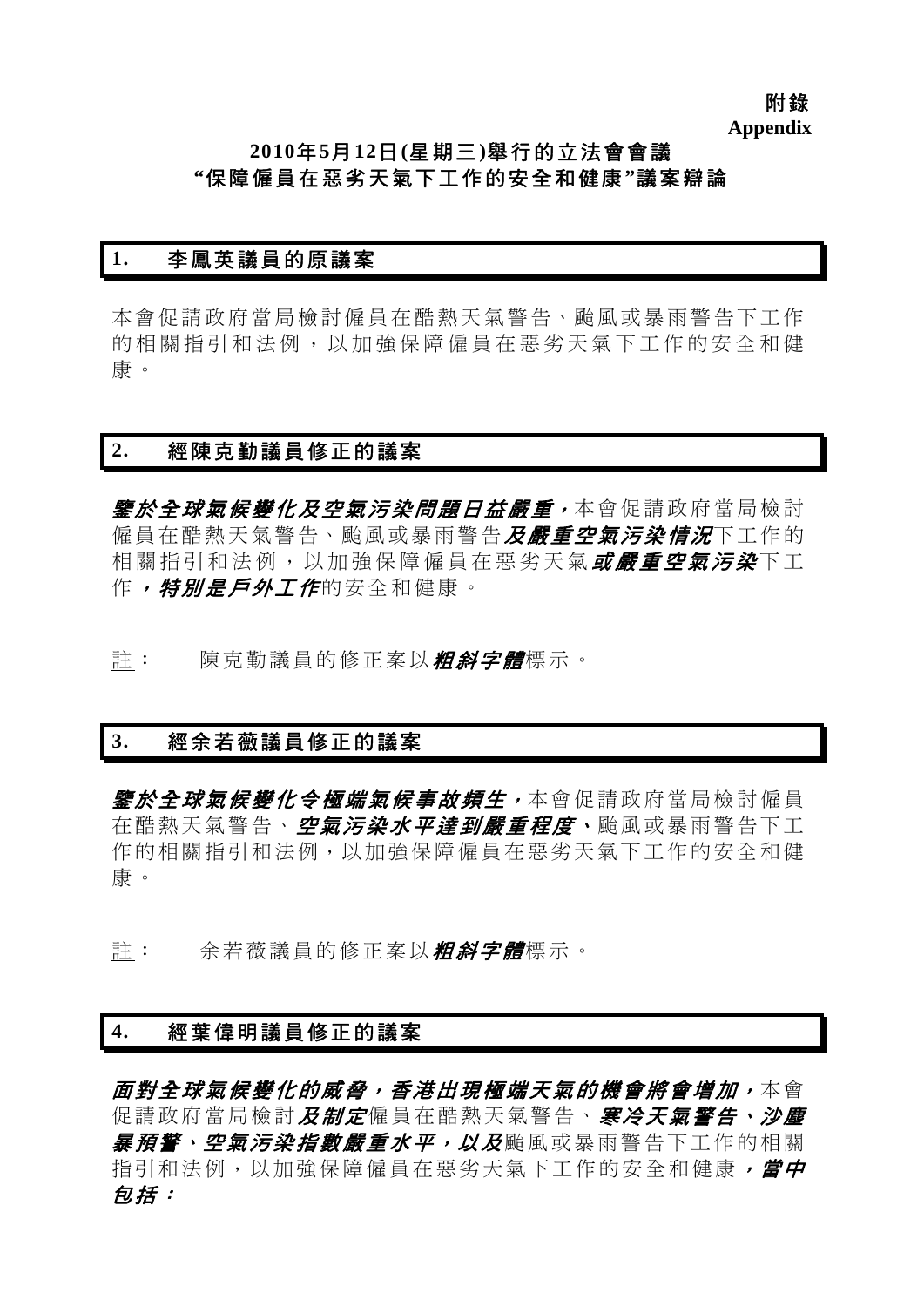- *(*一*)* 規定僱員若在惡劣天氣下工作以致患上相關疾病,均可被視 為工傷,得到法定賠償;
- *(*二*)* 在惡劣天氣下提供休息時段或安排員工輪替工作,例如在酷 熱天氣時段安排員工休息,或安排員工輪替在酷熱及清涼的 地方工作,以縮短員工在酷熱環境連續作業的時間;
- *(*三*)* 勞工處應加強巡查,對沒有為僱員採取適當預防措施的僱 主,嚴格按《職業安全及健康條例》或《工廠及工業經營條 例》提出檢控;及
- *(*四*)* 僱主需採取適當的預防措施和加裝合適的設備,以保障員工 的職業安全健康。
- 許: 葉偉明議員的修正案以*粗斜字體*標示。

### **5.** 經陳克勤議員及葉偉明議員修正的議案

*鑒於全球氣候變化及空氣污染問題日益嚴重,***本會促請政府當局檢討** 僱員在酷熱天氣警告、颱風或暴雨警告*及嚴重空氣污染情況*下工作的 相關指引和法例, 以加強保障僱員在惡劣天氣*或嚴重空氣污染*下工 作*,特別是戶外工作*的安全和健康,並制定僱員在寒冷天氣警告及沙 塵暴預警下工作的相關指引和法例,當中包括:

- **(**一**)** 規定僱員若在惡劣天氣下工作以致患上相關疾病,均可被視 為工傷,得到法定賠償;
- **(**二**)** 在惡劣天氣下提供休息時段或安排員工輪替工作,例如在酷 熱天氣時段安排員工休息,或安排員工輪替在酷熱及清涼的 地方工作,以縮短員工在酷熱環境連續作業的時間;
- **(**三**)** 勞工處應加強巡查,對沒有為僱員採取適當預防措施的僱 主,嚴格按《職業安全及健康條例》或《工廠及工業經營條 例》提出檢控;及
- **(**四**)** 僱主需採取適當的預防措施和加裝合適的設備,以保障員工 的職業安全健康。
- 許: 陳克勒議員的修正案以*粗斜字體*標示。

葉偉明議員的修正案以下加單橫線標示。